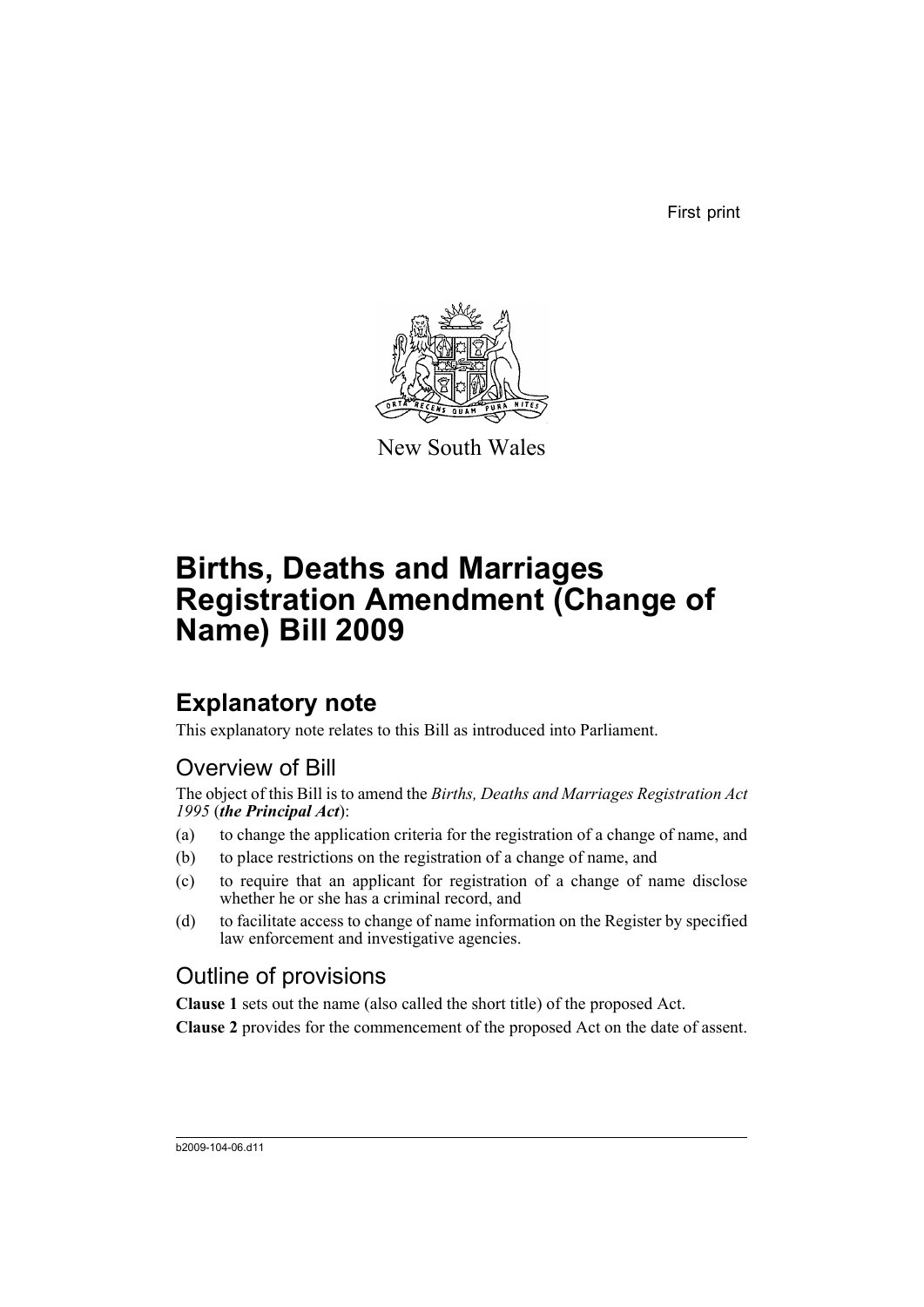Explanatory note

### **Schedule 1 Amendment of Births, Deaths and Marriages Registration Act 1995 No 62**

**Schedule 1 [1]** substitutes section 27 of the Principal Act to provide that an adult may apply for registration of a change of his or her name only if the applicant's birth is registered in New South Wales or, if the applicant was born overseas and his or her birth is not registered in Australia, the applicant has been resident in New South Wales for the period of 3 years immediately preceding the application.

**Schedule 1 [2]** amends section 28 of the Principal Act to provide that an application may be made for a change of a child's name only if the child's birth is registered in New South Wales or, if the child was born overseas and his or her birth is not registered in Australia, the child has been resident in New South Wales for the period of 3 years immediately preceding the application.

**Schedule 1 [3]** inserts proposed sections 29A–29C into the Principal Act.

**Proposed section 29A** states that the Registrar is to include a requirement in an application form for registration of a change of name that the applicant disclose whether or not he or she has been convicted of any specified offences or, if the application is made on behalf of a child, whether the child has been convicted of any specified offences. The provision of false or misleading information in this regard constitutes a separate offence against section 57 of the Principal Act with a maximum penalty of 100 penalty units or 2 years imprisonment or both.

**Proposed section 29B** prevents the Registrar from registering a change of name if the Registrar is aware that the applicant has already registered a change of name in Australia during the preceding 12 months or has already registered 3 or more changes of name in Australia.

**Proposed section 29C** specifies circumstances in which a change of name may be registered despite the restrictions imposed by the proposed amendments and gives the Registrar a discretion to register a change of name in certain circumstances.

The Registrar is given a discretion to register a change of a person's name despite the restriction that the person's birth must be registered in New South Wales if satisfied that an order has been made for the protection of the person or the person's children from domestic violence.

The Registrar is given a discretion to register a change of name despite the restrictions referred to in proposed section 29B and the restriction for persons born overseas and whose birth is not registered in Australia that they must be resident in New South Wales for the preceding 3 years if satisfied that registration is warranted and, in particular, is given a discretion to register a change of name if satisfied that the change of name is for the protection of the person concerned, the person's children or anyone else associated with the person.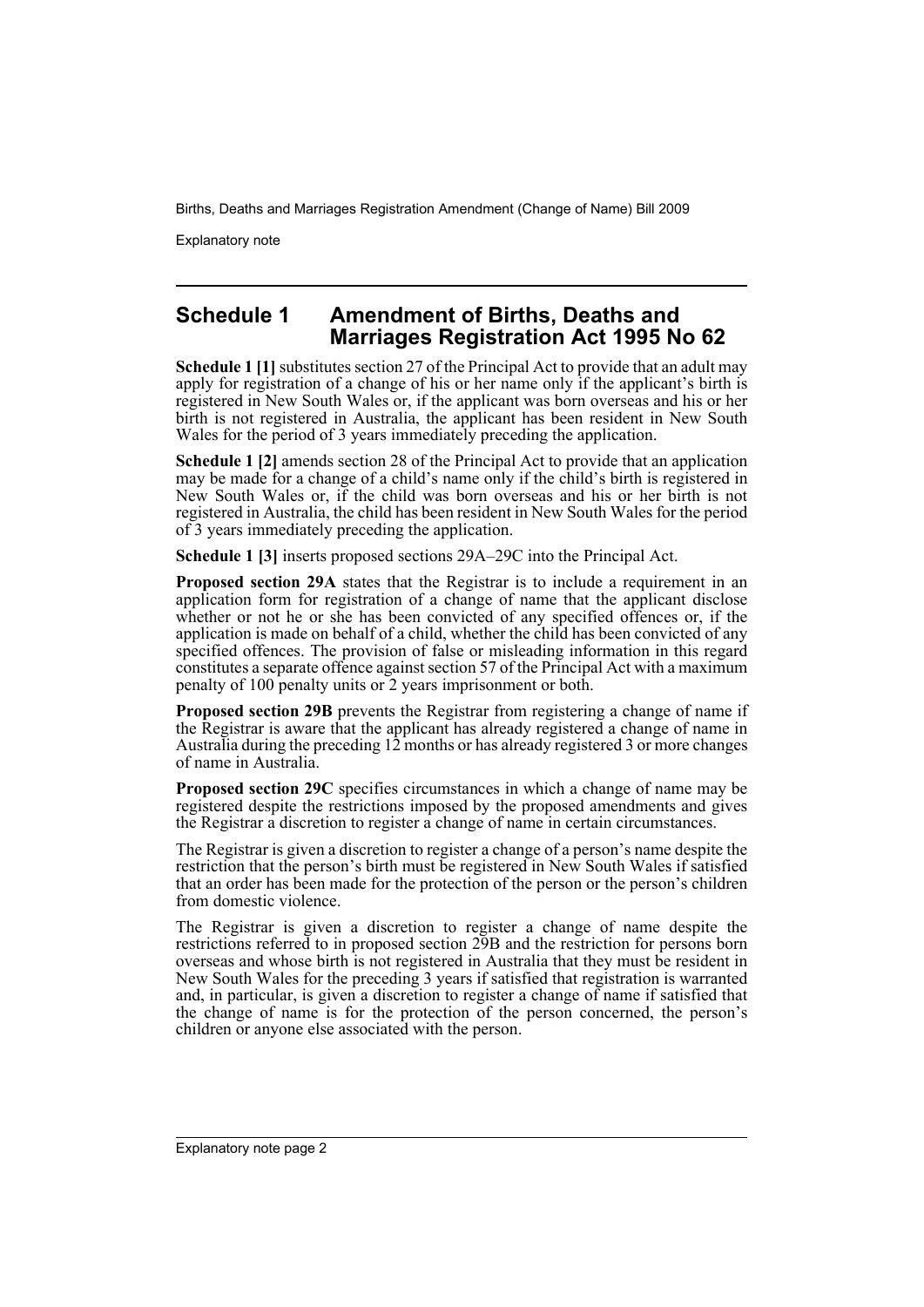Explanatory note

**Schedule 1 [4]** amends section 30 of the Principal Act to enable the Registrar to require an applicant for a change of name to produce evidence to satisfy the Registrar that the Registrar should exercise his or her discretion under proposed section 29C to register the change of name.

**Schedule 1 [5]** inserts proposed section 46A into the Principal Act to enable the Registrar to give access to change of name information on the Register to the NSW Police Force and other specified law enforcement and investigative agencies. Access to the information is to be in accordance with a memorandum of understanding entered into by the Registrar and the head of the agency concerned. Currently, clause 8 (2) and (3) of the *Births, Deaths and Marriages Registration Regulation 2006* provide for such a memorandum of understanding between the Commissioner of Police and the Registrar. Clause 8 (2) and (3) of that Regulation are to be repealed by Schedule 2 to the proposed Act.

**Schedule 1 [6] and [7]** amend Schedule 3 to the Principal Act to provide for savings and transitional matters.

### **Schedule 2 Amendment of Births, Deaths and Marriages Registration Regulation 2006**

**Schedule 2** repeals clause 8 (2) and (3) of the *Births, Deaths and Marriages Registration Regulation 2006* to remove provisions that will be covered by proposed section 46A of the Principal Act. (See Schedule 1 [5]).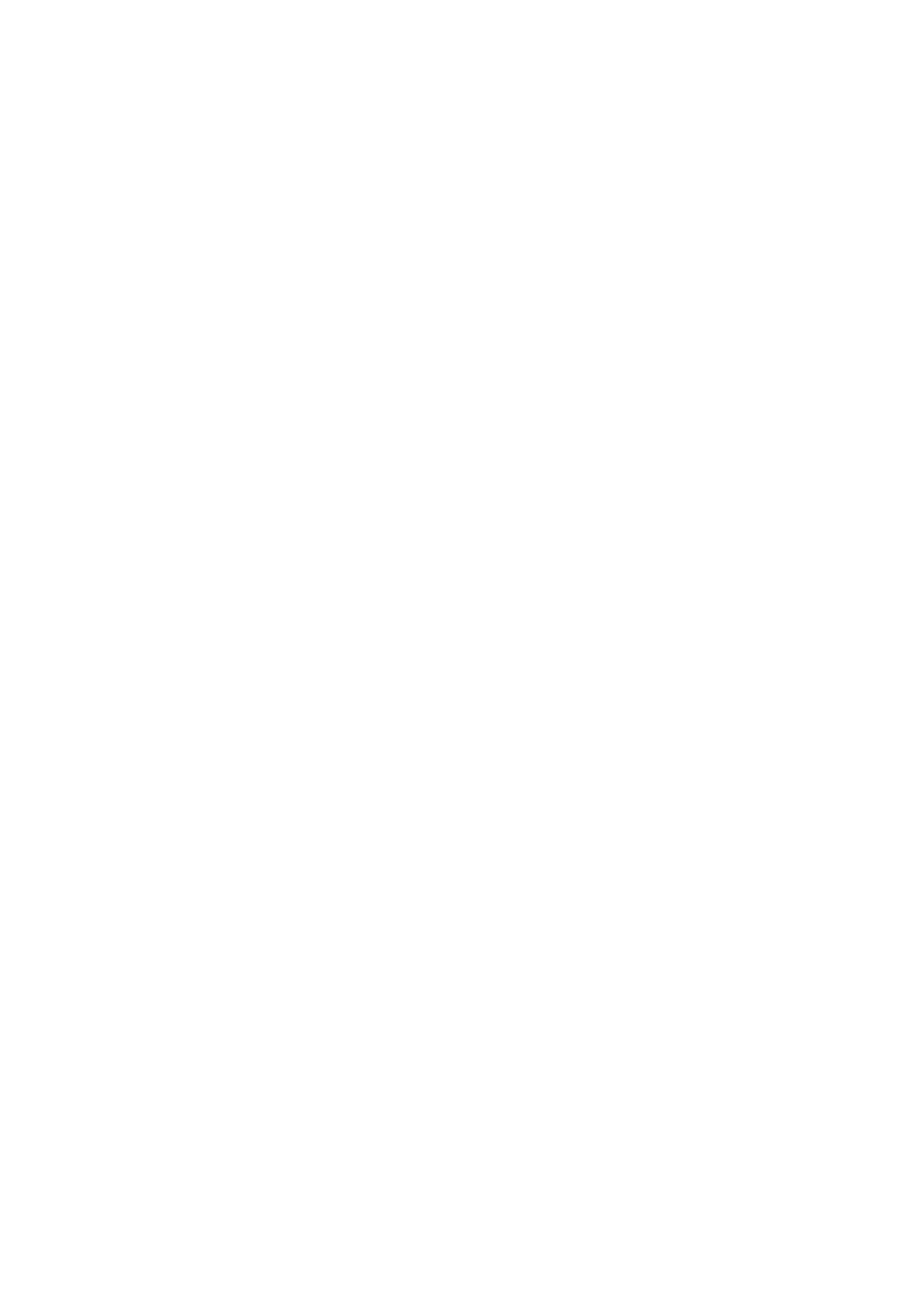First print



New South Wales

## **Births, Deaths and Marriages Registration Amendment (Change of Name) Bill 2009**

## **Contents**

|            |                                                                           | Page |
|------------|---------------------------------------------------------------------------|------|
|            | Name of Act                                                               |      |
|            | Commencement                                                              | 2    |
| Schedule 1 | Amendment of Births, Deaths and Marriages Registration<br>Act 1995 No 62  | 3    |
| Schedule 2 | Amendment of Births, Deaths and Marriages Registration<br>Regulation 2006 | 8    |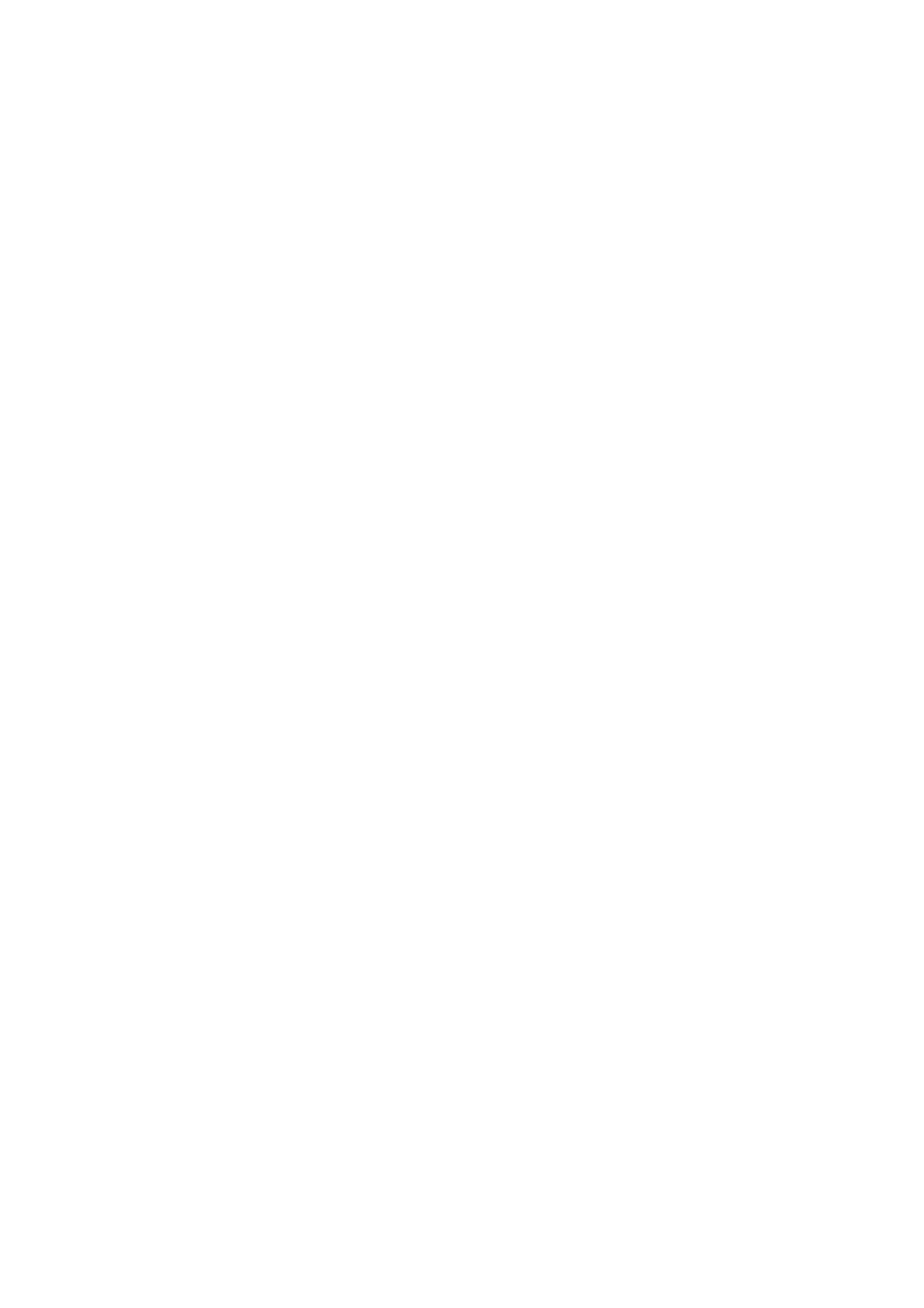

New South Wales

# **Births, Deaths and Marriages Registration Amendment (Change of Name) Bill 2009**

No , 2009

### **A Bill for**

An Act to amend the *Births, Deaths and Marriages Registration Act 1995* to make further provision with respect to registration of a change of name; and for other purposes.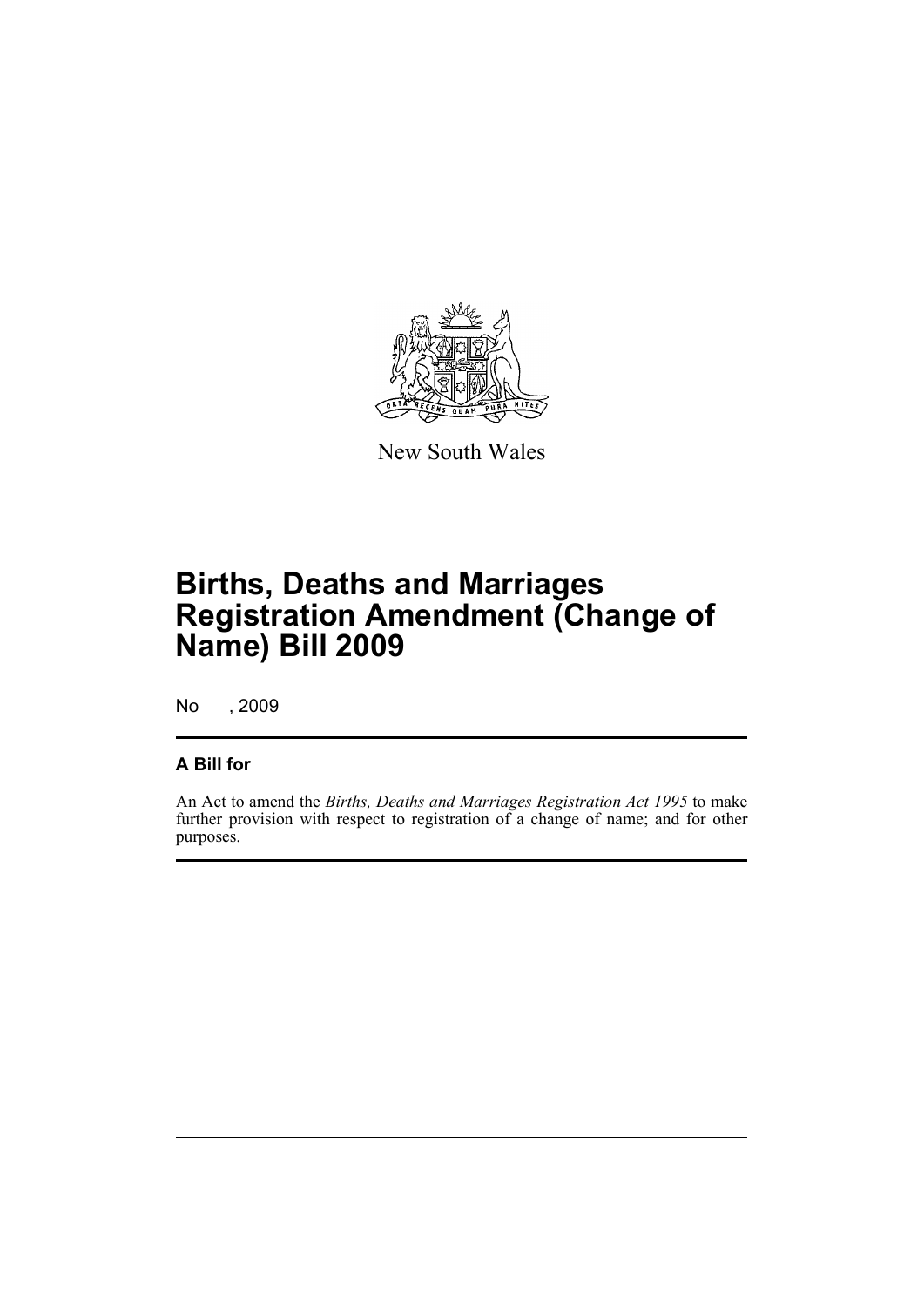<span id="page-7-1"></span><span id="page-7-0"></span>

| The Legislature of New South Wales enacts: |                                                                                                   |                     |  |  |
|--------------------------------------------|---------------------------------------------------------------------------------------------------|---------------------|--|--|
|                                            | Name of Act                                                                                       | 2                   |  |  |
|                                            | This Act is the Births, Deaths and Marriages Registration Amendment<br>(Change of Name) Act 2009. | 3<br>$\overline{4}$ |  |  |
|                                            | <b>Commencement</b>                                                                               | 5                   |  |  |
|                                            | This Act commences on the date of assent.                                                         | 6                   |  |  |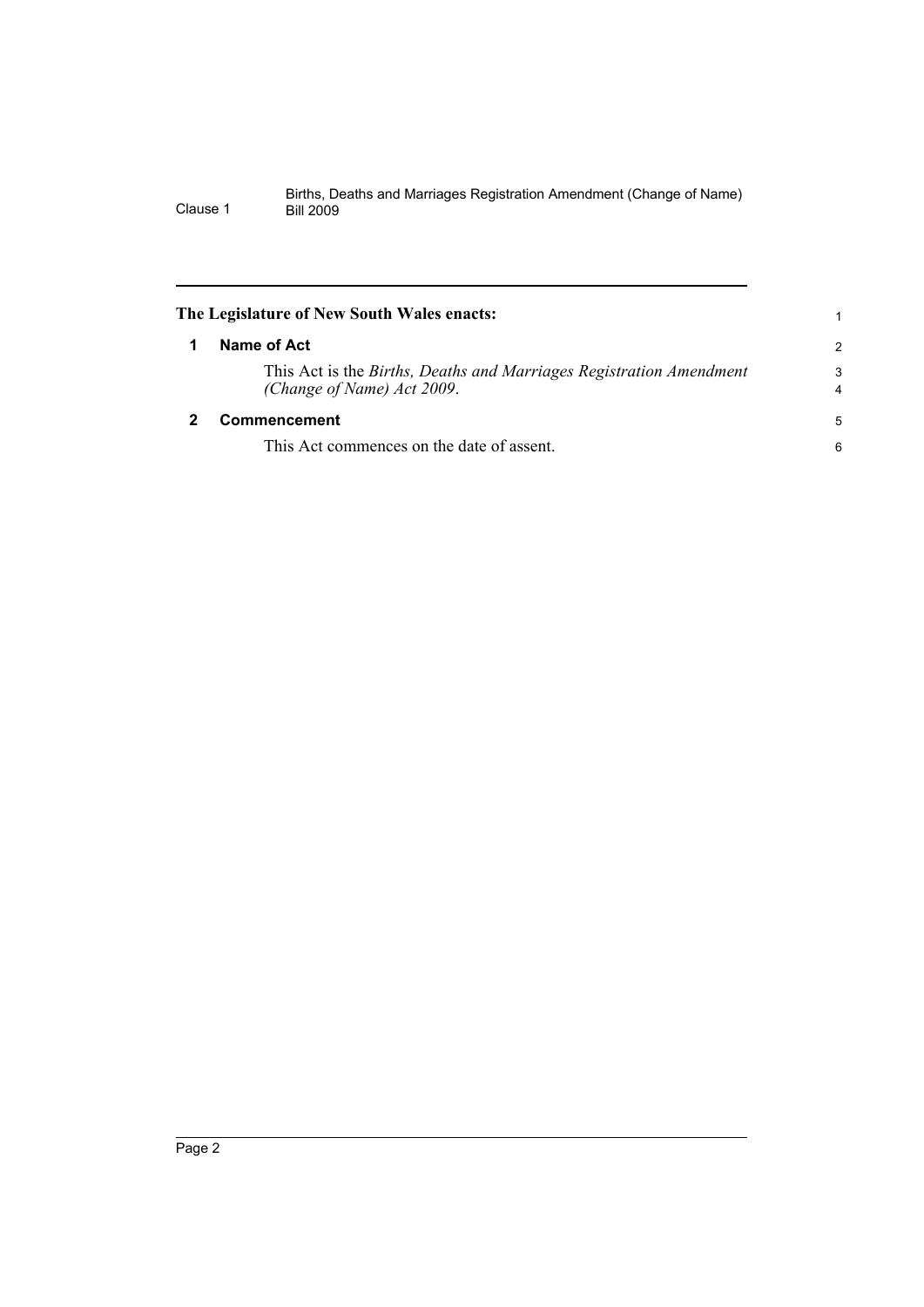Amendment of Births, Deaths and Marriages Registration Act 1995 No 62 Schedule 1

### <span id="page-8-0"></span>**Schedule 1 Amendment of Births, Deaths and Marriages Registration Act 1995 No 62**

### **[1] Section 27**

Omit the section. Insert instead:

#### **27 Application to register change of adult's name**

An adult person may apply to the Registrar, in a form approved by the Registrar, for registration of a change of the person's name if:

- (a) the person's birth is registered in the State, or
- (b) the person was born outside Australia, the person's birth is not registered in Australia and the person has been resident in the State for at least 3 consecutive years immediately preceding the date of the application.

#### **[2] Section 28 Application to register change of child's name**

Omit section 28 (1)–(2A). Insert instead:

- (1) The parents of a child may apply to the Registrar, in a form approved by the Registrar, for registration of a change of the child's name if:
	- (a) the child's birth is registered in the State, or
	- (b) the child was born outside Australia, the child's birth is not registered in Australia and the child has been resident in the State for at least 3 consecutive years immediately preceding the date of the application.
- (2) If the parents of the child are dead, cannot be found or for some other reason cannot exercise their parental responsibilities in relation to the child, the application may be made by a person to whom a court within Australia has allocated:
	- (a) parental responsibility for the child, or
	- (b) specific aspects of parental responsibility for the child so long as the making of the application is not outside the scope of the aspects allocated.
- (2A) If there is more than one such person referred to in subsection (2), the application may be made only as a joint application of those persons.

1  $\mathfrak{p}$ 

3 4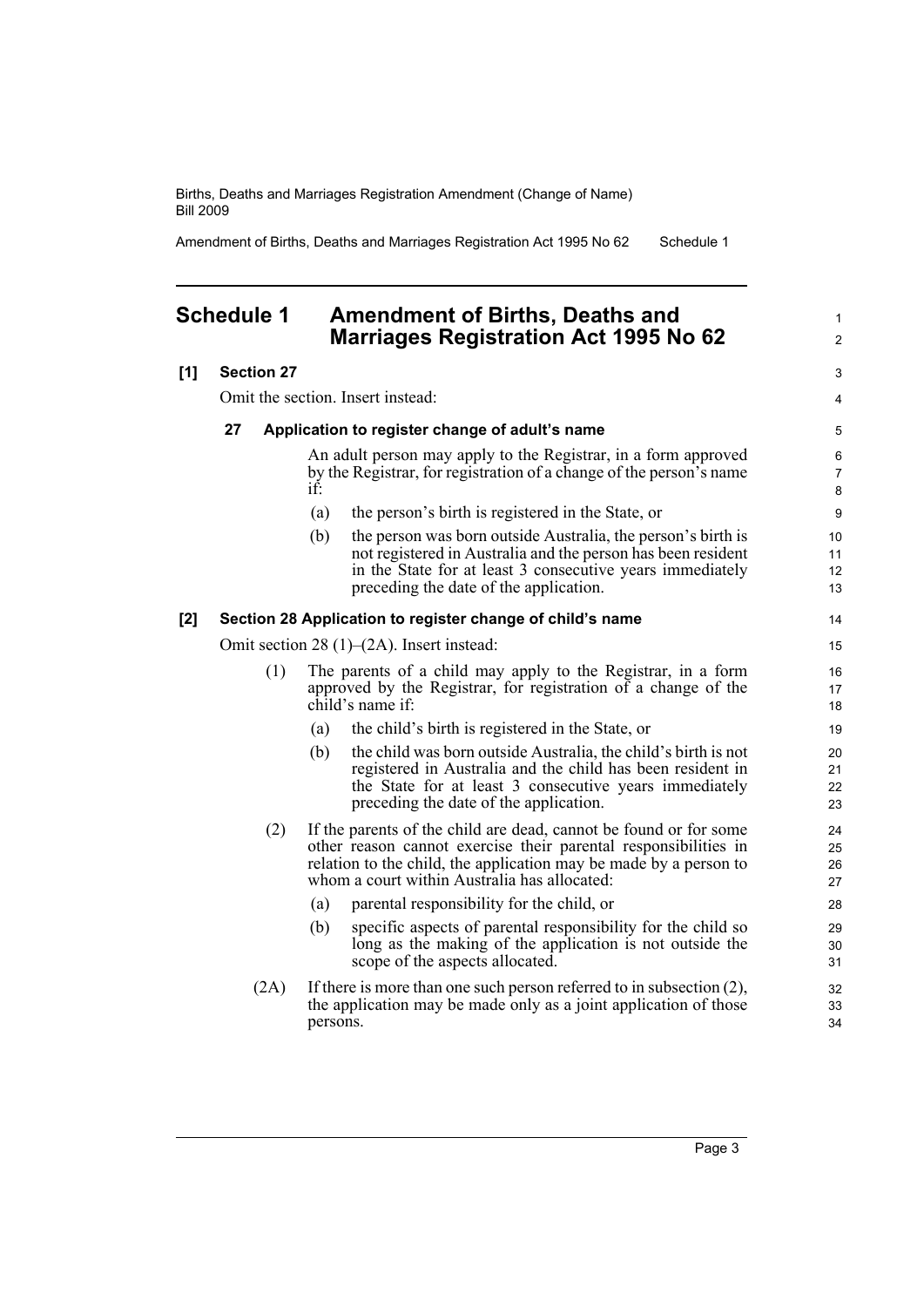> 1  $\mathfrak{p}$

Schedule 1 Amendment of Births, Deaths and Marriages Registration Act 1995 No 62

#### **[3] Sections 29A–29C**

Insert after section 29:

#### **29A Requirement to disclose criminal record**

- (1) The form approved by the Registrar for an application for registration of a change of an adult's name is to include a requirement to the effect that the applicant disclose whether he or she has been convicted of a relevant offence.
- (2) The form approved by the Registrar for an application for registration of a change of a child's name is to include a requirement to the effect that the applicant disclose whether the child has been convicted of a relevant offence.
- (3) An offence against section 57 in relation to a false or misleading disclosure referred to in this section in an application for registration of a change of name is in addition to an offence against that section for any other false or misleading representation made in the same application.

#### (4) In this section:

#### *conviction for an offence*:

- (a) includes the making of an order under section 10 of the *Crimes (Sentencing Procedure) Act 1999*, and
- (b) does not include a spent conviction within the meaning of Part 2 of the *Criminal Records Act 1991* or a conviction that is taken to be quashed within the meaning of Part 4 of that Act.

#### *relevant offence* means:

- (a) an offence in New South Wales that is punishable by imprisonment for 12 months or more, or
- (b) an offence in a jurisdiction other than New South Wales that, if committed in New South Wales, would be an offence so punishable.

**Note.** The provision of false or misleading information in an application for registration of a change of name in relation to disclosure of convictions for relevant offences constitutes an offence against section 57 with a maximum penalty of 100 penalty units or 2 years imprisonment or both.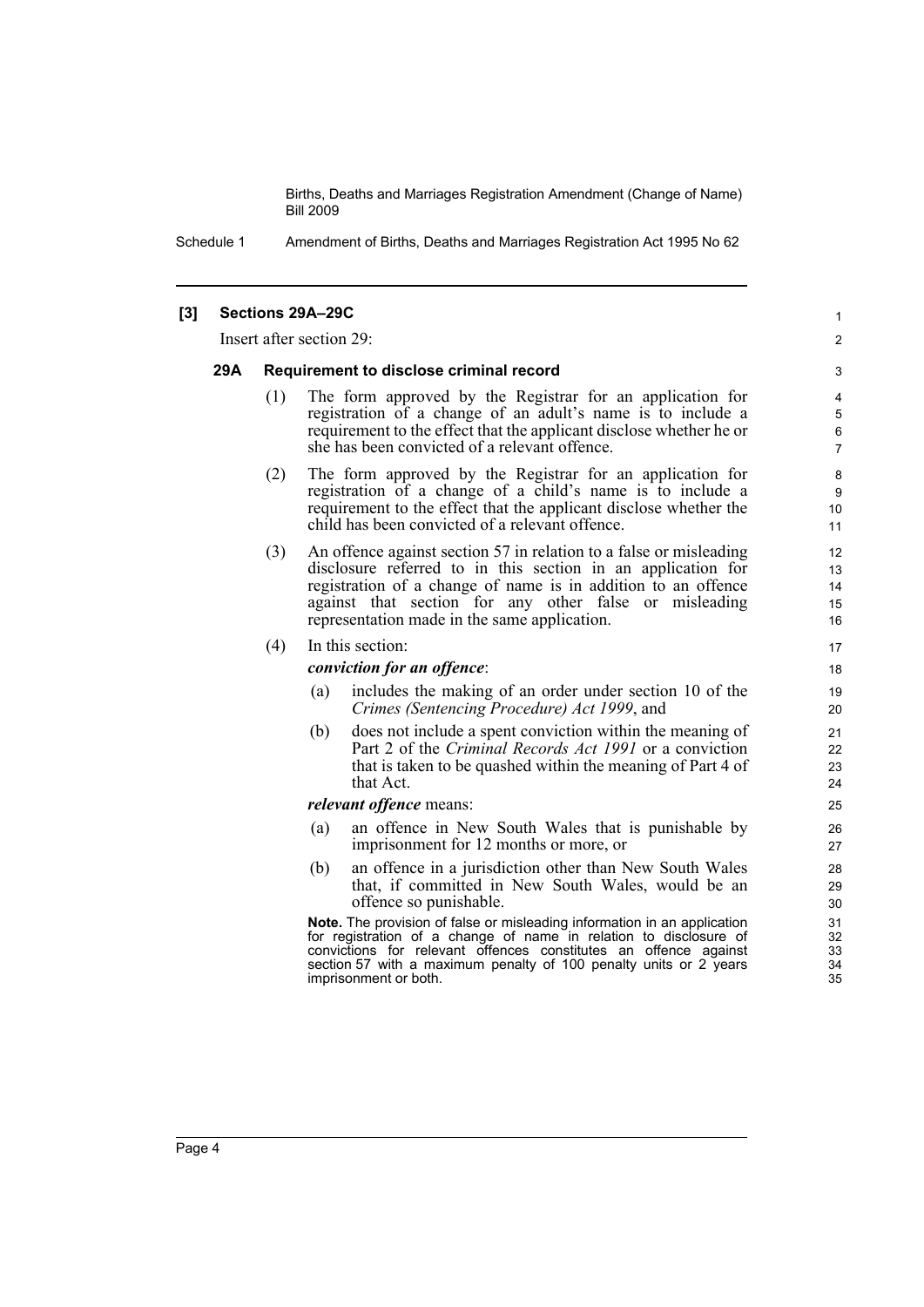Amendment of Births, Deaths and Marriages Registration Act 1995 No 62 Schedule 1

#### **29B Restrictions on number of changes of name that may be registered** The Registrar is not to register a change of name of a person on application made under this Act if the Registrar is aware that: (a) a change of the person's name has been registered (whether in this State or in another State) within the period of 12 months immediately preceding the date of the application, or (b) 3 or more changes of the person's name have been registered (whether in this State or in another State). **29C Exceptions to certain change of name restrictions** (1) The Registrar may register a change of name of a person despite any restriction imposed by section  $27$  (a) or  $28$  (1) (a) that the person's birth must be registered in the State if satisfied that an order has been made (whether in the State or elsewhere) for the protection of the person or the person's children from domestic violence. (2) The Registrar may register a change of name of a person despite any restriction imposed by section 27 (b) or 28  $(1)$  (b) as to the period for which the person must be resident in the State, or any restriction imposed by section 29B, if: (a) the Registrar is satisfied that the reason for the proposed change of name warrants the registration of the change of name, or (b) without limiting paragraph (a), the Registrar is satisfied that the proposed change of name is sought for the protection of the person, the person's children or anyone else associated with the person, or (c) the proposed change of name is because of the marriage of the person, or (d) the District Court has approved the proposed change of name on application under section 28 (4). (3) Nothing in this Part limits or affects: (a) any power that a court has under another Act or law (whether of this State, another State, the Commonwealth or New Zealand) to order that a change of name is to be registered or the ability of the Registrar to comply with such an order, or (b) the operation of the *Adoption Act 2000*, the *Law Enforcement and National Security (Assumed Identities)* 1 2 3 4 5 6 7 8 9 10 11 12 13 14 15 16 17 18 19 20 21 22 23 24 25 26 27 28 29 30 31 32 33 34 35 36 37 38 39

*Act 1998* or the *Witness Protection Act 1995*.

40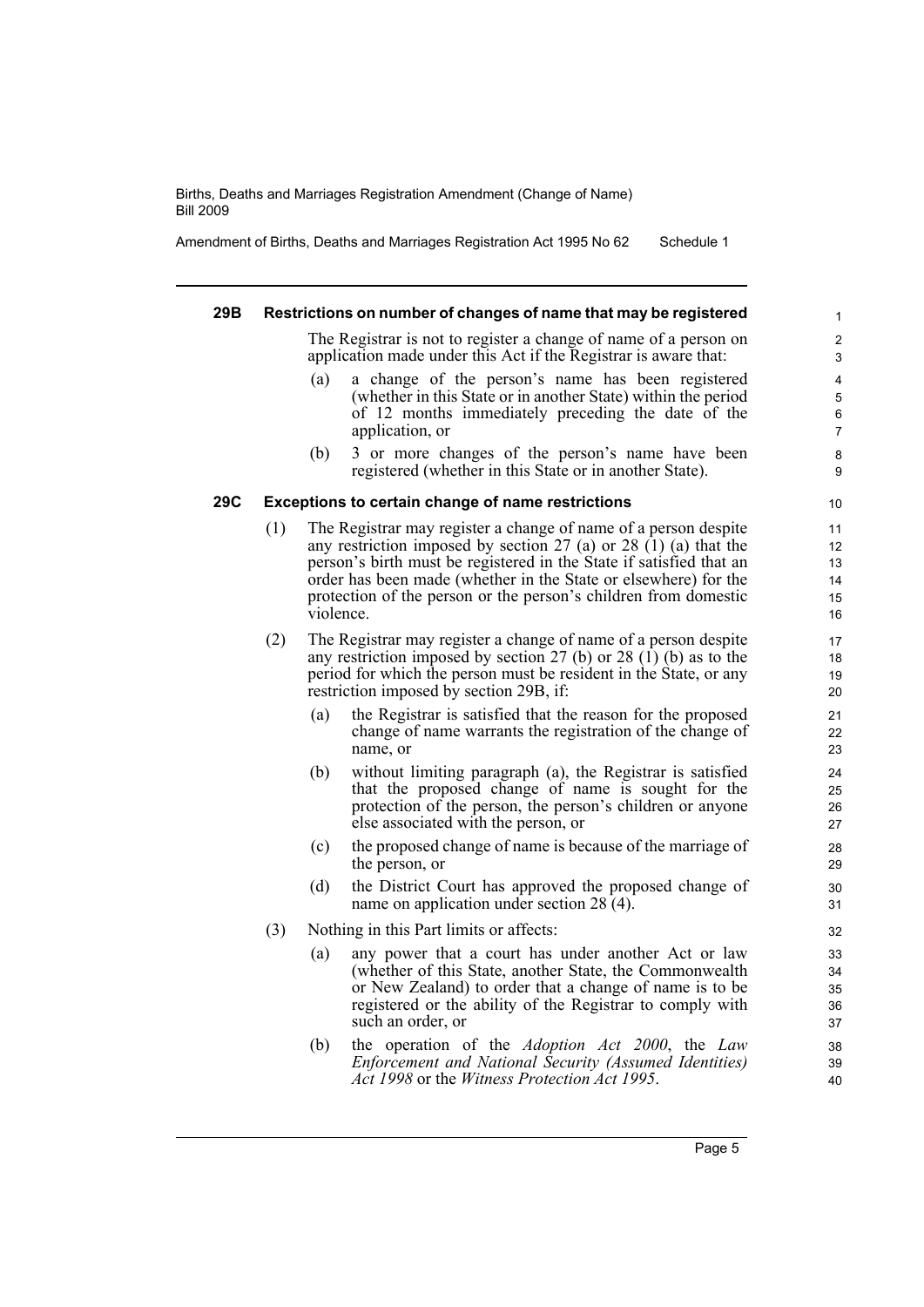| [4] | Section 30 Registration of change of name                                                                                                                                                                                                                                                                                                                                                                                                                                                                                                     |                                           |     |                                                                                                                                                                                                                                                                                        |                               |  |
|-----|-----------------------------------------------------------------------------------------------------------------------------------------------------------------------------------------------------------------------------------------------------------------------------------------------------------------------------------------------------------------------------------------------------------------------------------------------------------------------------------------------------------------------------------------------|-------------------------------------------|-----|----------------------------------------------------------------------------------------------------------------------------------------------------------------------------------------------------------------------------------------------------------------------------------------|-------------------------------|--|
|     |                                                                                                                                                                                                                                                                                                                                                                                                                                                                                                                                               | Insert at the end of section $30(1)(c)$ : | 2   |                                                                                                                                                                                                                                                                                        |                               |  |
|     |                                                                                                                                                                                                                                                                                                                                                                                                                                                                                                                                               |                                           |     | , and                                                                                                                                                                                                                                                                                  | 3                             |  |
|     |                                                                                                                                                                                                                                                                                                                                                                                                                                                                                                                                               |                                           | (d) | the reasons for making the application for registration of<br>the change of name if the registration of the change would<br>require the Registrar to exercise his or her discretion under<br>section 29C.                                                                              | 4<br>5<br>6<br>$\overline{7}$ |  |
| [5] |                                                                                                                                                                                                                                                                                                                                                                                                                                                                                                                                               | <b>Section 46A</b>                        |     |                                                                                                                                                                                                                                                                                        | 8                             |  |
|     | Insert after section 46:                                                                                                                                                                                                                                                                                                                                                                                                                                                                                                                      |                                           |     |                                                                                                                                                                                                                                                                                        |                               |  |
|     | 46A<br>Access to change of name information by law enforcement<br>agencies                                                                                                                                                                                                                                                                                                                                                                                                                                                                    |                                           |     |                                                                                                                                                                                                                                                                                        | 10<br>11                      |  |
|     |                                                                                                                                                                                                                                                                                                                                                                                                                                                                                                                                               | (1)                                       |     | The Registrar may allow access by officers of a law enforcement<br>agency to entries in the Register regarding changes of names, but<br>only in accordance with a memorandum of understanding entered<br>into by the Registrar with the head of the agency.                            | 12<br>13<br>14<br>15          |  |
|     |                                                                                                                                                                                                                                                                                                                                                                                                                                                                                                                                               | (2)                                       |     | The Registrar must not enter into a memorandum of<br>understanding<br>unless<br>satisfied<br>that<br>the<br>terms<br>of<br>the<br>memorandum, as far as practicable, protect the persons to whom<br>the entries in the Register relate from unjustified intrusion on<br>their privacy. | 16<br>17<br>18<br>19<br>20    |  |
|     | (3)<br>A memorandum of understanding entered into for the purposes of<br>this section may be amended, revoked or replaced from time to<br>time.<br>The functions of the Registrar and of each law enforcement<br>(4)<br>agency must as far as practicable be exercised in conformity with<br>a memorandum of understanding entered into by them under this<br>section. However, a failure to comply with this subsection does<br>not itself invalidate anything done or omitted to be done by the<br>Registrar or the law enforcement agency. |                                           |     |                                                                                                                                                                                                                                                                                        |                               |  |
|     |                                                                                                                                                                                                                                                                                                                                                                                                                                                                                                                                               |                                           |     |                                                                                                                                                                                                                                                                                        |                               |  |
|     |                                                                                                                                                                                                                                                                                                                                                                                                                                                                                                                                               | (5)                                       |     | In this section, law enforcement agency means:                                                                                                                                                                                                                                         | 30                            |  |
|     |                                                                                                                                                                                                                                                                                                                                                                                                                                                                                                                                               |                                           | (a) | the NSW Police Force, or                                                                                                                                                                                                                                                               | 31                            |  |
|     |                                                                                                                                                                                                                                                                                                                                                                                                                                                                                                                                               |                                           | (b) | the New South Wales Crime Commission, or                                                                                                                                                                                                                                               | 32                            |  |
|     |                                                                                                                                                                                                                                                                                                                                                                                                                                                                                                                                               |                                           | (c) | the police force of another State or the Commonwealth, or                                                                                                                                                                                                                              | 33                            |  |
|     |                                                                                                                                                                                                                                                                                                                                                                                                                                                                                                                                               |                                           | (d) | any other law enforcement or investigative agency of the<br>government of New South Wales or the government of<br>another State or the Commonwealth prescribed by the<br>regulations.                                                                                                  | 34<br>35<br>36<br>37          |  |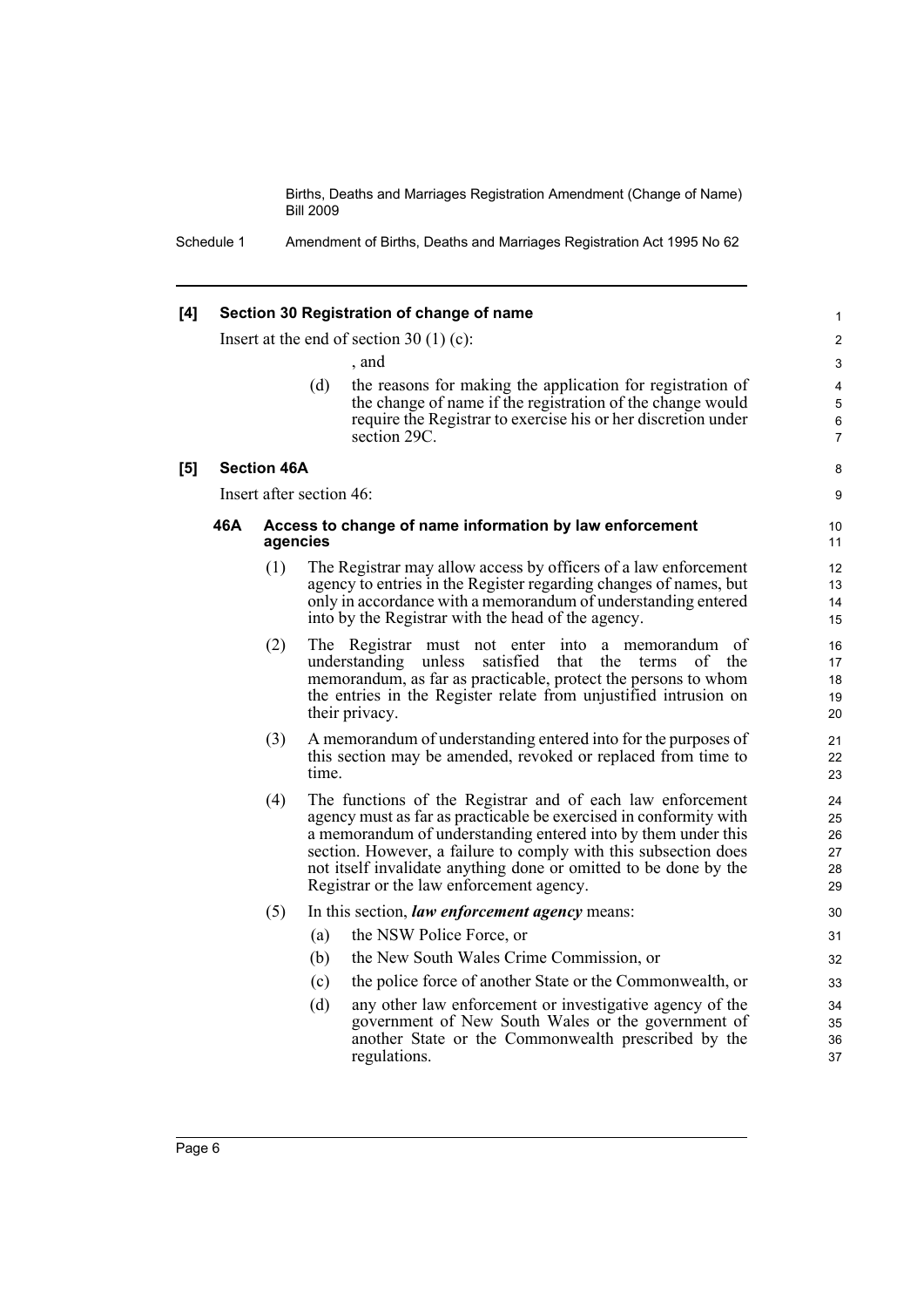Amendment of Births, Deaths and Marriages Registration Act 1995 No 62 Schedule 1

## **[6] Schedule 3 Savings, transitional and other provisions** Insert at the end of clause 1 (1): *Births, Deaths and Marriages Registration Amendment (Change of Name) Act 2009* **[7] Schedule 3, Part 6** Insert after Part 5: **Part 6 Provisions consequent on enactment of Births, Deaths and Marriages Registration Amendment (Change of Name) Act 2009 20 Pending applications** An amendment made to this Act by the *Births, Deaths and Marriages Registration Amendment (Change of Name) Act 2009*

does not apply to, or affect the determination of, an application under this Act for registration of a change of name if the application was made before the commencement of the amendment but was not finally determined before that commencement.

### **21 Memorandum of understanding**

The memorandum of understanding entered into for the purposes of clause 8 (2) of the *Births, Deaths and Marriages Registration Regulation 2006* (as in force before its repeal by the *Births, Deaths and Marriages Registration Amendment (Change of Name) Act 2009*) is taken to have been entered into for the purposes of section 46A and may be amended, revoked or replaced accordingly.

Page 7

5 6

7 8 9